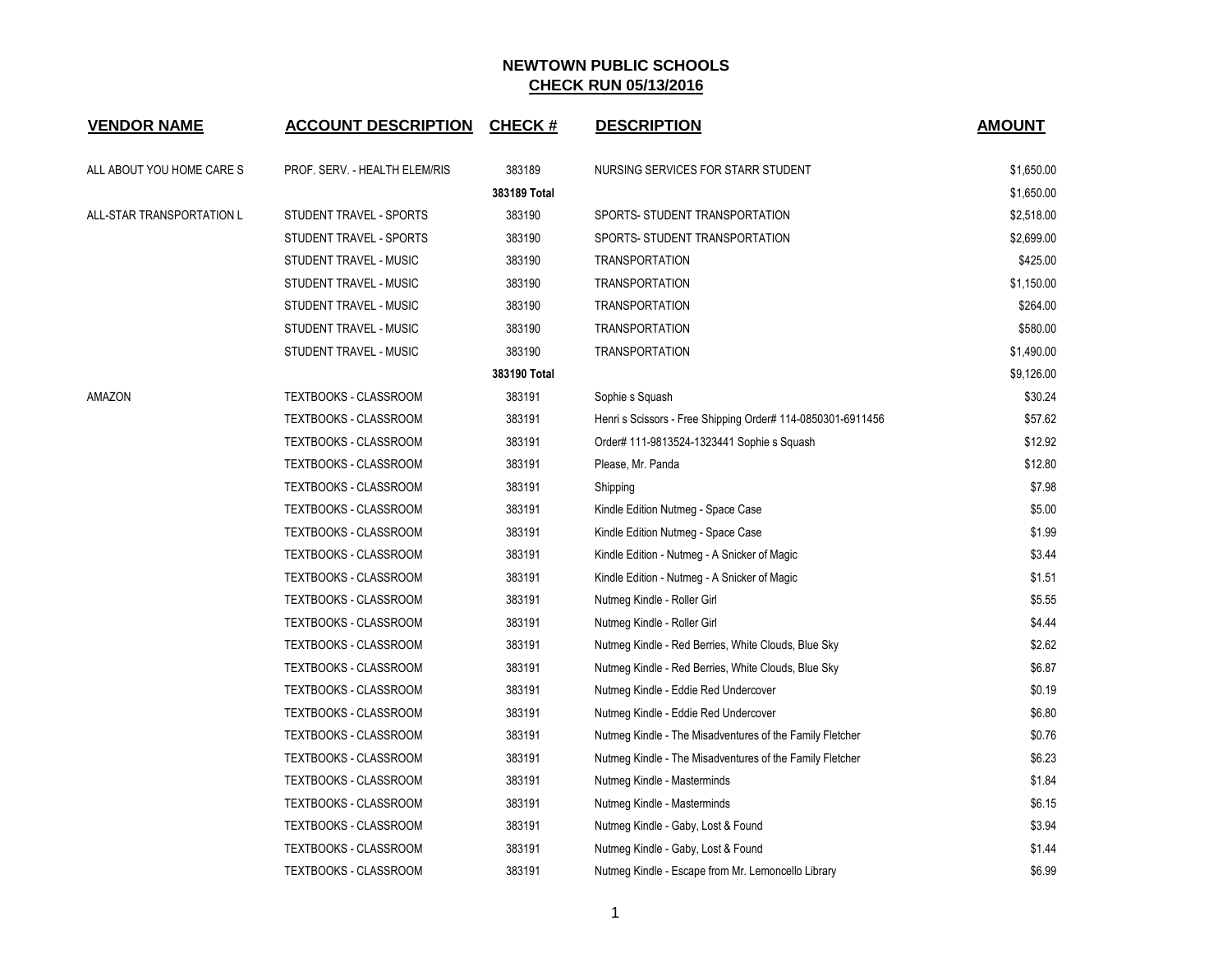| <b>VENDOR NAME</b>        | <b>ACCOUNT DESCRIPTION</b>     | <b>CHECK#</b> | <b>DESCRIPTION</b>                                  | <b>AMOUNT</b> |
|---------------------------|--------------------------------|---------------|-----------------------------------------------------|---------------|
| AMAZON                    | TEXTBOOKS - CLASSROOM          | 383191        | Nutmeg Kindle - The Boundless                       | \$1.15        |
|                           | <b>TEXTBOOKS - CLASSROOM</b>   | 383191        | Nutmeg Kindle - The Boundless                       | \$7.06        |
|                           |                                | 383191 Total  |                                                     | \$195.53      |
| APPERSON INC.             | REPAIRS - LIFE MAN./CULINARY   | 383192        | 500/PKG 200MC-A-E W/10 DIGIT ID GRID                | \$36.00       |
|                           | REPAIRS - LIFE MAN./CULINARY   | 383192        | 500/PCK-50 MC-A-E-9 DIGIT ID LRG BUBBLE             | \$36.00       |
|                           | REPAIRS - LIFE MAN./CULINARY   | 383192        | <b>SHIPPING</b>                                     | \$16.87       |
|                           |                                | 383192 Total  |                                                     | \$88.87       |
| AQUARION WATER COMPANY OF | WATER - S.H.                   | 383193        | <b>WATER 200346119 FIRE SERVE</b>                   | \$345.26      |
|                           | WATER - S.H.                   | 383193        | WATER 200346118 164 THOU GAL                        | \$1,139.85    |
|                           |                                | 383193 Total  |                                                     | \$1,485.11    |
| AWARD EMBLEM MFG. CO      | OFF. SUPPLIES - ADMIN.         | 383194        | Award Pins for students per attached.               | \$236.01      |
|                           | OFF. SUPPLIES - ADMIN.         | 383194        | Shipping charge                                     | \$22.95       |
|                           |                                | 383194 Total  |                                                     | \$258.96      |
| <b>BATTISTI, LAURA</b>    | STAFF TRAVEL - CLASSROOM       | 383195        | <b>TRAVEL FRENCH WORKSHOP</b>                       | \$89.32       |
|                           |                                | 383195 Total  |                                                     | \$89.32       |
| <b>BEE PUBLISHING C</b>   | ADVERTISING - BUS. SERV.       | 383196        | BID FOR LEASING COPIER & LEGAL NOTICE               | \$41.65       |
|                           |                                | 383196 Total  |                                                     | \$41.65       |
| CAPANNA-HODGE, ROSEANN    | PROF. SERV. - PSYCH/MED. EVAL. | 383197        | PROF. SERV. - PSYCH/MED. EVAL.                      | \$2,500.00    |
|                           |                                | 383197 Total  |                                                     | \$2,500.00    |
| CAROLINA BIOLOGICAL       | INSTR. SUPPLIES - CLASSROOM    | 383198        | Lady Beetle PKG of 25 # 144220                      | \$31.36       |
|                           | INSTR. SUPPLIES - CLASSROOM    | 383198        | <b>SHIPPING</b>                                     | \$32.94       |
|                           | INSTR. SUPPLIES - CLASSROOM    | 383198        | algemix, set of 3# CG-ST 15-1201                    | \$22.56       |
|                           | INSTR. SUPPLIES - CLASSROOM    | 383198        | elodea, pack of 30 # CG-STE-16-2100                 | \$44.88       |
|                           | INSTR. SUPPLIES - CLASSROOM    | 383198        | duckweed, pack of 225 # CG-ST-16-1820- LIVE ANIMALS | \$19.23       |
|                           |                                | 383198 Total  |                                                     | \$150.97      |
| CBS LLC                   | TECH. SOFTWARE - INFO. TECH.   | 383199        | Smart Software Advantage Site - for Smart Notebook  | \$3,344.00    |
|                           |                                | 383199 Total  |                                                     | \$3,344.00    |
| CONN JUNIOR REPUBLIC INC. | TUITION - OUT-OF-DISTRICT      | 383200        | TUITION - OUT-OF-DISTRICT                           | \$7,721.60    |
|                           | TUITION - OUT-OF-DISTRICT      | 383200        | TUITION - OUT-OF-DISTRICT                           | \$3,860.80    |
|                           |                                | 383200 Total  |                                                     | \$11,582.40   |
| CONNEC-TO-TALK            | PROF. SERV. - PSYCH/MED. EVAL. | 383201        | PROF. SERV. - PSYCH/MED. EVAL.                      | \$570.00      |
|                           |                                | 383201 Total  |                                                     | \$570.00      |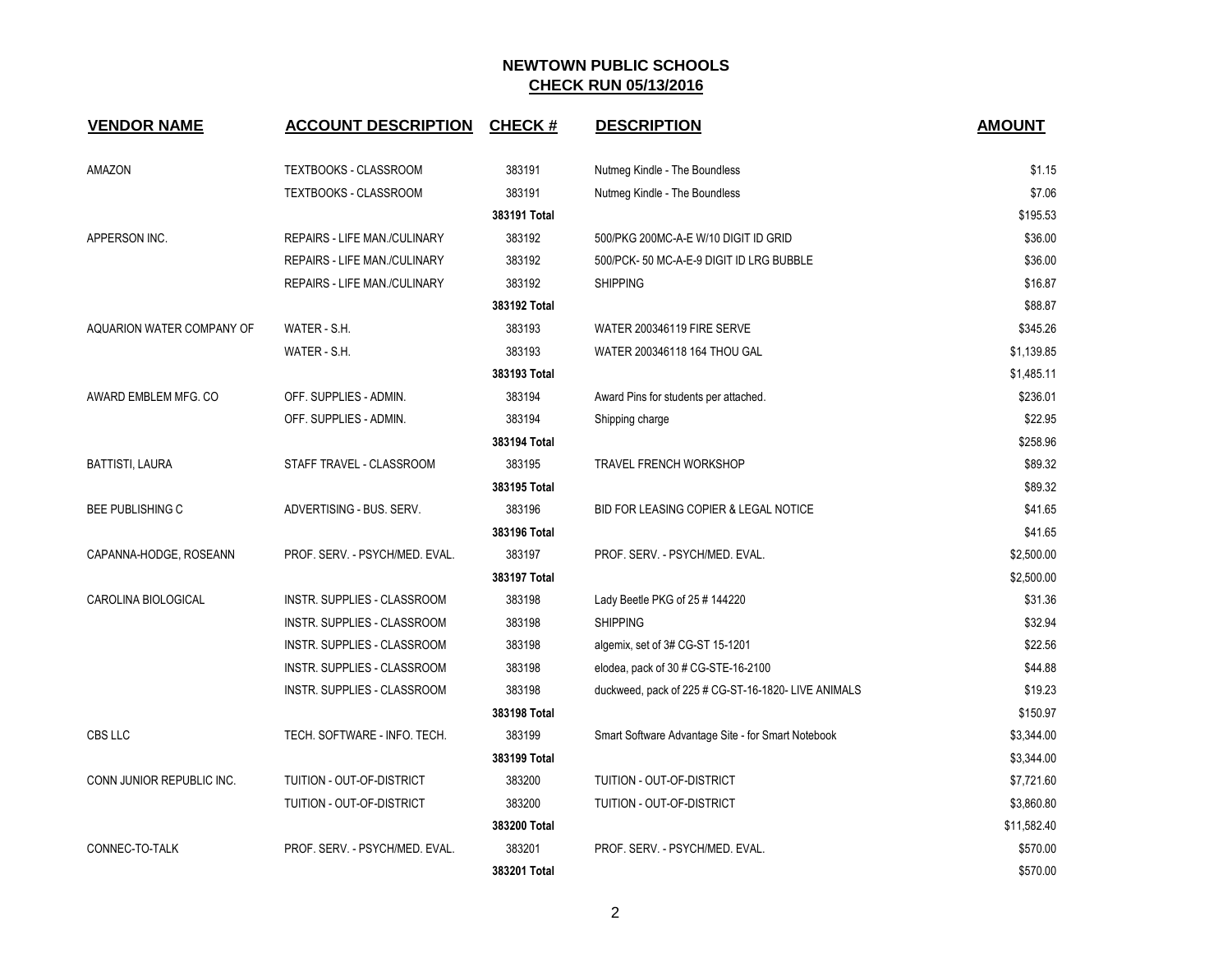| <b>VENDOR NAME</b>          | <b>ACCOUNT DESCRIPTION</b>         | <b>CHECK#</b> | <b>DESCRIPTION</b>                                                      | <b>AMOUNT</b> |
|-----------------------------|------------------------------------|---------------|-------------------------------------------------------------------------|---------------|
| DAVIDSON JENNIFER           | MEMBERSHIPS - WORLD LANG.          | 383202        | AAT FRENCH MEMBERSHIP                                                   | \$58.75       |
|                             |                                    | 383202 Total  |                                                                         | \$58.75       |
| DUMOCH, AMY M.A. CCC-SLP    | CONTRACTED SERV. - SP/HEAR.        | 383203        | CONTRACTED SERV. - SP/HEAR.                                             | \$1,265.00    |
|                             |                                    | 383203 Total  |                                                                         | \$1,265.00    |
| <b>EARTH'S BIRTHDAY PRO</b> | <b>INSTR. SUPPLIES - CLASSROOM</b> | 383204        | Cup of Painted Lady Butterfly Caterpillars #PLB (Grade 1)               | \$43.50       |
|                             | INSTR. SUPPLIES - CLASSROOM        | 383204        | Shipping                                                                | \$12.95       |
|                             |                                    | 383204 Total  |                                                                         | \$56.45       |
| ETA HAND2MIND               | INSTR. SUPPLIES - CLASSROOM        | 383205        | Gallon Set-Set of 5 (Grades 3 & 4) IN83028                              | \$67.92       |
|                             | INSTR. SUPPLIES - CLASSROOM        | 383205        | Inchworms and Cent bugs Ruler, Set of 12 (Grade 2) IN40939              | \$94.86       |
|                             | INSTR. SUPPLIES - CLASSROOM        | 383205        | Hexagon Metric Mass Set (Fades 3&4) IN14003                             | \$43.61       |
|                             | INSTR. SUPPLIES - CLASSROOM        | 383205        | Decahedra Dice, Set of 5 (Grade 2-4) 3 sets each/5 sets for M/S) IN5786 | \$58.01       |
|                             |                                    | 383205 Total  |                                                                         | \$264.40      |
| EVERSOURCE (ELEC-BOE)       | ELECTRICITY - M.S.                 | 383206        | ELEC 51352546030                                                        | \$373.66      |
|                             | ELECTRICITY - H.S.                 | 383206        | ELEC 51356633040 247 KWH                                                | \$261.09      |
|                             |                                    | 383206 Total  |                                                                         | \$634.75      |
| EVERSOURCE (GAS-BOE)        | PROPANE & NATURAL GAS - RIS.       | 383207        | GAS 57410220032 7980. CCF                                               | \$7,501.24    |
|                             | PROPANE & NATURAL GAS - H.S.       | 383207        | GAS 57445161052 19,090. CCF                                             | \$18,249.46   |
|                             | ENERGY - NATURAL GAS               | 383207        | GAS 57890556004 1,440. CCF                                              | \$1,784.43    |
|                             |                                    | 383207 Total  |                                                                         | \$27,535.13   |
| FEDAK, CARA                 | INSTR. SUPPLIES - WORLD LANG.      | 383208        | AATF FRENCH HONOR SOCIETY CERTF.                                        | \$45.75       |
|                             |                                    | 383208 Total  |                                                                         | \$45.75       |
| FOLLETT SCHOOL SOLUTIONS    | <b>SUPPLIES - LIBRARY</b>          | 383209        | Book Order Per Quote #8671849. Free Shipping                            | \$276.46      |
|                             | <b>SUPPLIES - LIBRARY</b>          | 383209        | Ten 2017 Nutmeg Elementary Books, Quote 8685423                         | \$240.18      |
|                             | STAFF TRAIN. - LIBRARY             | 383209        |                                                                         | \$562.00      |
|                             | <b>REPAIRS - LIBRARY</b>           | 383209        |                                                                         | \$96.24       |
|                             | <b>SUPPLIES - LIBRARY</b>          | 383209        | Book Order Per attached. Free Shipping                                  | \$881.97      |
|                             |                                    | 383209 Total  |                                                                         | \$2,056.85    |
| FRIES, ANNE                 | INSTR. SUPPLIES - CLASSROOM        | 383210        | <b>SUPPLIES</b>                                                         | \$95.84       |
|                             |                                    | 383210 Total  |                                                                         | \$95.84       |
| GELINAS JOHN DR.            | PROF. SERV. - PSYCH/MED. EVAL.     | 383211        | PROF. SERV. - PSYCH/MED. EVAL.                                          | \$200.00      |
|                             |                                    | 383211 Total  |                                                                         | \$200.00      |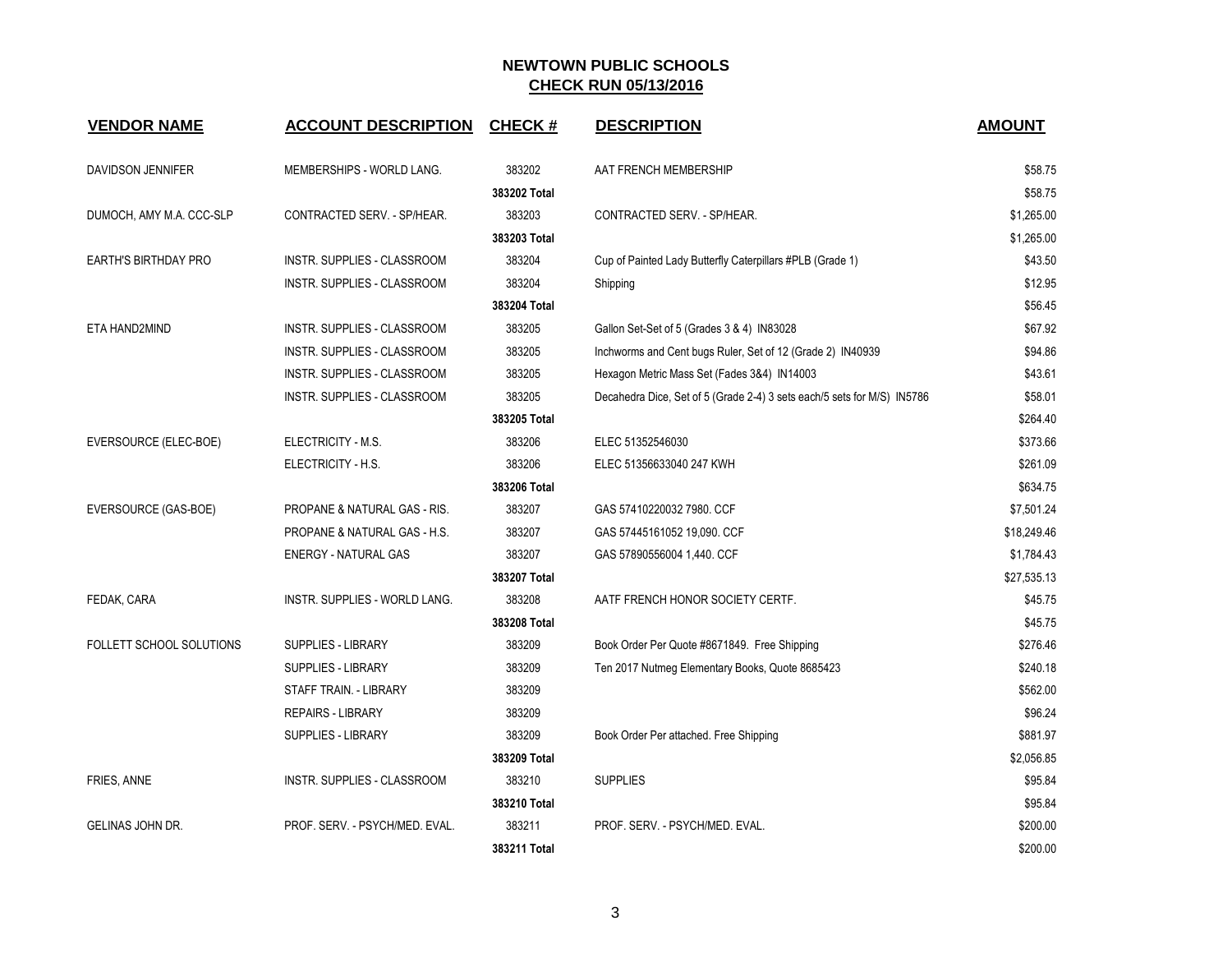| <b>VENDOR NAME</b>              | <b>ACCOUNT DESCRIPTION</b>    | <b>CHECK#</b> | <b>DESCRIPTION</b>                                | <b>AMOUNT</b> |
|---------------------------------|-------------------------------|---------------|---------------------------------------------------|---------------|
| HB COMMUNICATIONS INC.          | REPAIRS - INFO. TECH.         | 383212        | Epson 530GX                                       | \$769.00      |
|                                 | REPAIRS - INFO. TECH.         | 383212        | Chief CMA-270 Coupler                             | \$25.00       |
|                                 | REPAIRS - INFO. TECH.         | 383212        | 6 inch extension pipe Milestone AV Tech           | \$20.00       |
|                                 | REPAIRS - INFO. TECH.         | 383212        | Labor to install new Epson and reprogram Crestron | \$731.00      |
|                                 |                               | 383212 Total  |                                                   | \$1,545.00    |
| <b>HOLST - GRUBBE, ERIK</b>     | INSTR. SUPPLIES - BUSINESS ED | 383213        | <b>FOOD EXPENSES</b>                              | \$148.59      |
|                                 | STAFF TRAVEL - CLASSROOM      | 383213        | PARKING & TAXI                                    | \$120.02      |
|                                 |                               | 383213 Total  |                                                   | \$268.61      |
| JONES, KIMBERLEY                | INSTR. SUPPLIES - CLASSROOM   | 383214        | NOISE CANCEKING HEADPHONES                        | \$46.60       |
|                                 |                               | 383214 Total  |                                                   | \$46.60       |
| <b>KLINGBERG FAMILY CENTERS</b> | TUITION - OUT-OF-DISTRICT     | 383215        | TUITION - OUT-OF-DISTRICT                         | \$6,058.40    |
|                                 |                               | 383215 Total  |                                                   | \$6,058.40    |
| LARRACUENTE, CARLA              | STAFF TRAVEL - PUPIL SERV.    | 383216        | TRAVEL APRIL 2016                                 | \$22.95       |
|                                 |                               | 383216 Total  |                                                   | \$22.95       |
| MAHARD'S PIANO SERVICE, L       | <b>REPAIRS - MUSIC</b>        | 383217        | Tune Piano & Additive - ok per RB                 | \$145.00      |
|                                 |                               | 383217 Total  |                                                   | \$145.00      |
| MASON W.B. INC.                 | INSTR. SUPPLIES - CLASSROOM   | 383218        | WBM21200 COPY PAPER 8 1/2 X 11                    | \$469.60      |
|                                 |                               | 383218 Total  |                                                   | \$469.60      |
| <b>NCS PEARSON INC.</b>         | INSTR. SUPPLIES - PSYCH.      | 383219        | BASC-2 SDH ITEM 30065                             | \$53.60       |
|                                 | INSTR. SUPPLIES - PSYCH.      | 383219        | <b>SHIPPING</b>                                   | \$10.00       |
|                                 |                               | 383219 Total  |                                                   | \$63.60       |
| NORLING DONNA                   | INSTR. SUPPLIES - CLASSROOM   | 383220        | <b>TEACHERS APPRECIATION &amp; POSTAGE</b>        | \$55.64       |
|                                 |                               | 383220 Total  |                                                   | \$55.64       |
| NUTTER, AMANDA                  | CONTRACTED SERV. - SUPER.     | 383221        | FINGERPRINT PROCESSING FEE                        | \$15.00       |
|                                 |                               | 383221 Total  |                                                   | \$15.00       |
| ON-SITE SHREDDING               | INSTR. SUPPLIES - CLASSROOM   | 383222        | Shredding Services 2015/16                        | \$25.00       |
|                                 | REPAIRS - CLASSROOM           | 383222        | Shredding Services 2015/16                        | \$35.00       |
|                                 |                               | 383222 Total  |                                                   | \$60.00       |
| OSTAR, CATHY                    | INSTR. SUPPLIES - T.A.P./FLEX | 383223        | <b>RETREAT &amp; SUPPLIES</b>                     | \$116.45      |
|                                 |                               | 383223 Total  |                                                   | \$116.45      |
| PERKINS SCHOOL FOR THE BL       | TUITION - OUT-OF-DISTRICT     | 383224        | TUITION - OUT-OF-DISTRICT                         | \$17,830.72   |
|                                 |                               | 383224 Total  |                                                   | \$17,830.72   |